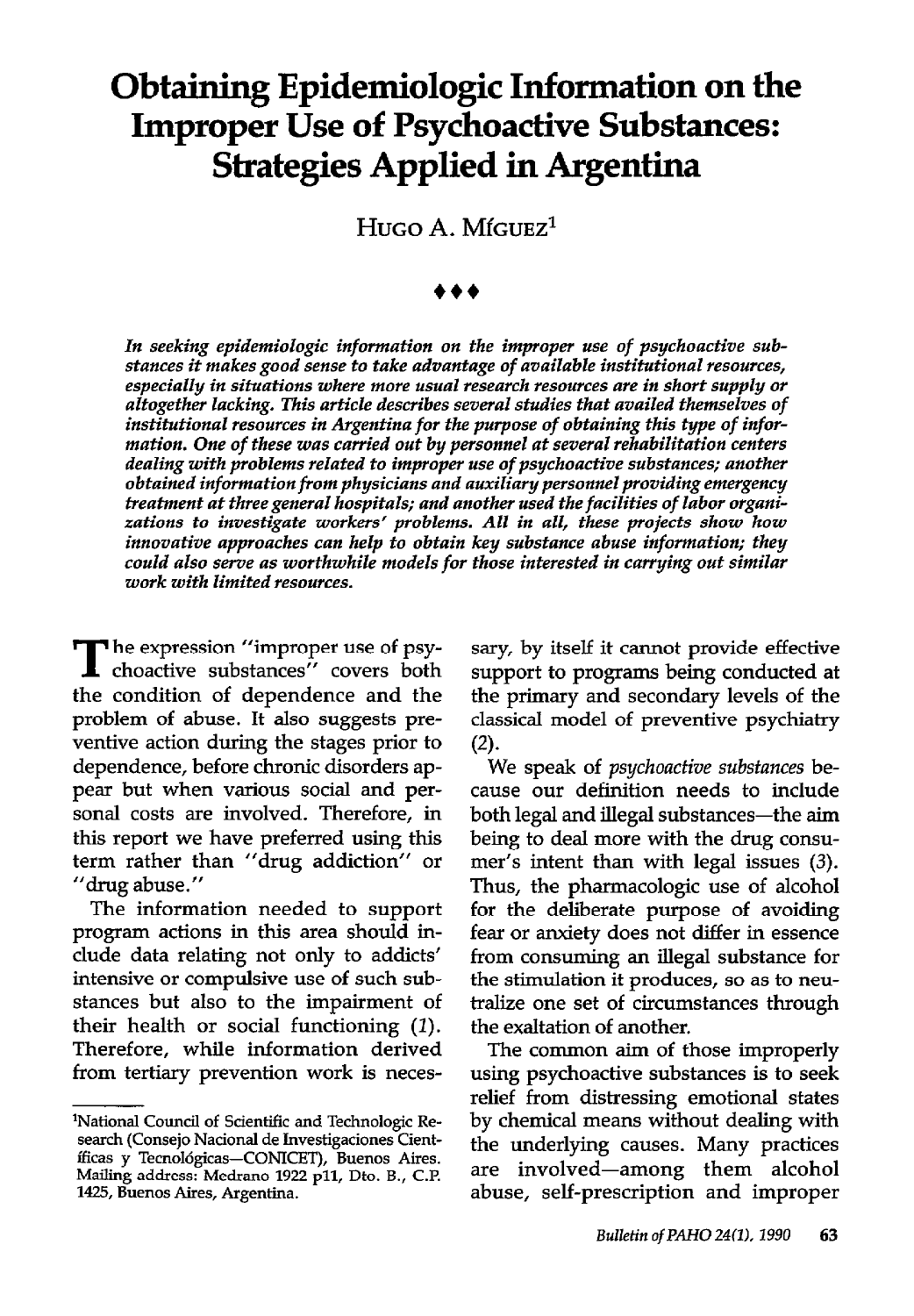use of tranquilizers and stimulants, inhalation of glue, and consumption of marijuana, cocaine, and other illegal drugs. The high social and personal toll of all this shows up in family violence, accidents, time lost from work, declining health, and emotional disability leading to resignation and fatalism.

This situation demands comprehensive action in many fields. One part of this action is production of reliable and timely information-the subject of this article, which is based on a number of diverse studies carried out in Argentina in 1988.

#### STRATEGIES FOR THE PRODUCTION OF INFORMATION

Pertinent information can be generated in two ways. One of these is to carry out studies specifically designed to assess the improper use of psychoactive substances-the incidence and prevalence of their use and of dependence upon them. If they are to provide significant generalized knowledge, such studies require considerable economic investment. They also require experienced survey personnel, application of rigorous and complex supervision and control systems tailored to the project, and the participation of expert managers capable of coordinating the project from its design all the way up to the processing and dissemination of its data.

Studies of this kind can also have limitations-such as their frequent lack of timeliness and inappropriate degree of generality-arising from the difficulties inherent in examining topics subject to strong social opprobrium. The greatest problem, however, lies in the need to build an expensive research system that will be disbanded as soon as the research ends. That is, once the study is completed, the interviewers typically disperse and go into possibly unrelated fields; the experts return to their places of origin; and the experience gained by the team, while it remains recorded in the final document, is lost in actual practice.

In Latin America, where the resources allocated to research (4) are very limited, projects of this nature are carried out only with difficulty. The alternative approach is to use existing institutional resources to produce reliable and timely information-in other words, to make the users of this information into the producers (5). This method involves training key personnel associated with the problem of improper use of psychoactive substances so that they can research their own experiences and practices (6). Using this approach, any of several strategies may be employed-including promotion of research by technicians and professionals on institutional practices, application of the survey method to institutions or services in key areas, and provision of research training within the framework of primary health care (7).

Each of these three strategies has been or is being partially applied in Argentina. It is hoped that their development will serve to engender an epidemiologic information system (8) providing knowledge of the problem of improper use of psychoactive substances and, consequently, providing support for the various prevention and care programs in this field.

### RESEARCH BY PROFESSIONALS AND TECHNICIANS

There is a good supply of human resources for providing mental health care in Argentina, but very little information is available about the consultations provided (9). Lack of interest in research does not fully account for this situation, which should be examined from the standpoint of the research instruments employed. Specifically, review of the cur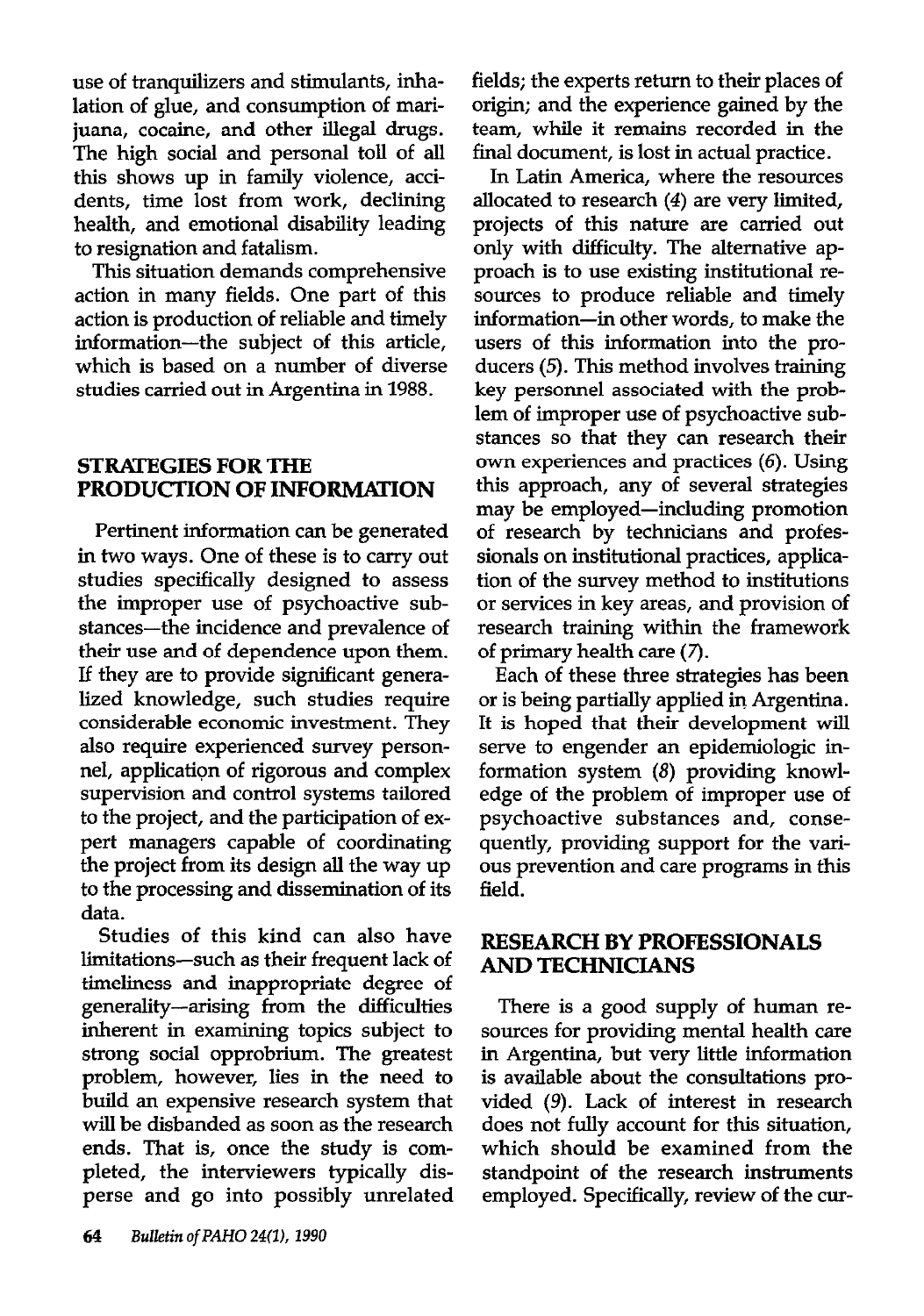rently used forms and questionnaires has shown that they tend to be incorrectly used-as a result of ignorance, inadequate responses to some queries, and the poor quality of the information collected in some cases, for example in the course of professional certification (10). These problems are not limited to data on the improper use of psychoactive substances-in which case they might be ascribed to the social stigma associated with this activity. Rather, they involve difficulties of another nature. That is, review of the matter reveals that one of the determining factors in such problems is inadequate training of the human teams that generate and collect the information (II). Furthermore, the training required is not limited to providing a knowledge of standards and instructions for their application; rather, it also involves providing the teams that collect the information with a knowledge of data analysis.

Within this context, reaching a decision to give effective direction to the work being done is the first step in the training process, one that provides the basis for ongoing motivation. In general, there has been a tendency to ignore this problem and to trust that computer technology will resolve it. Unfortunately, the only thing achieved by this attitude has been the computerization of errors. In light of this, it has been suggested-as a first step-to promote the development of research capacity among the technicians and professionals engaged in care or preventive work through the encouragement and stimulus provided by scientific recovery of their experiences. This strategy has a twofold purpose: to derive an appropriate methodology for the systematic study of daily practice, and to provide the training needed to apply that methodology.

In this vein, a study was recently carried out among personnel at several public and private treatment centers engaged in the rehabilitation of patients with problems arising from improper use of psychoactive substances (12). At these centers young former addicts served as volunteers, helping to provide care and assist patients with their social readjustment.

The goal of the study was to design a plan for providing an objective view of the participating institutions' experiences. The first step was to prepare a standardized questionnaire for obtaining basic interview information about the social aspects of the patients' lives, their family members, their drug consumption habits, and the history of their treatment. A survey was made at all the participating institutions to determine the most important points that should be covered by an interview of this kind, and the final questionnaire was the result of an extensive cooperative effort.

The general benefits derived from this study to date have been twofold: Many of the volunteers have discovered that research is a useful and accessible tool, and the participating institutions have committed themselves to an instrument in whose preparation they have participated and whose meaning they understand.

### SURVEYS APPLIED TO INSTITUTIONS OR SERVICES IN KEY AREAS

The "key area" concept involves institutions or services whose influence extends well beyond their immediate locales. For example, the emergency room of a general hospital acts as an epidemiologic sentinel capable of accurately reflecting drug problems on the street (13). The information collected at an emergency room also covers a broad spectrum of cases-including cases of drug and alcohol intoxication as well as industrial or traffic accidents related to improper use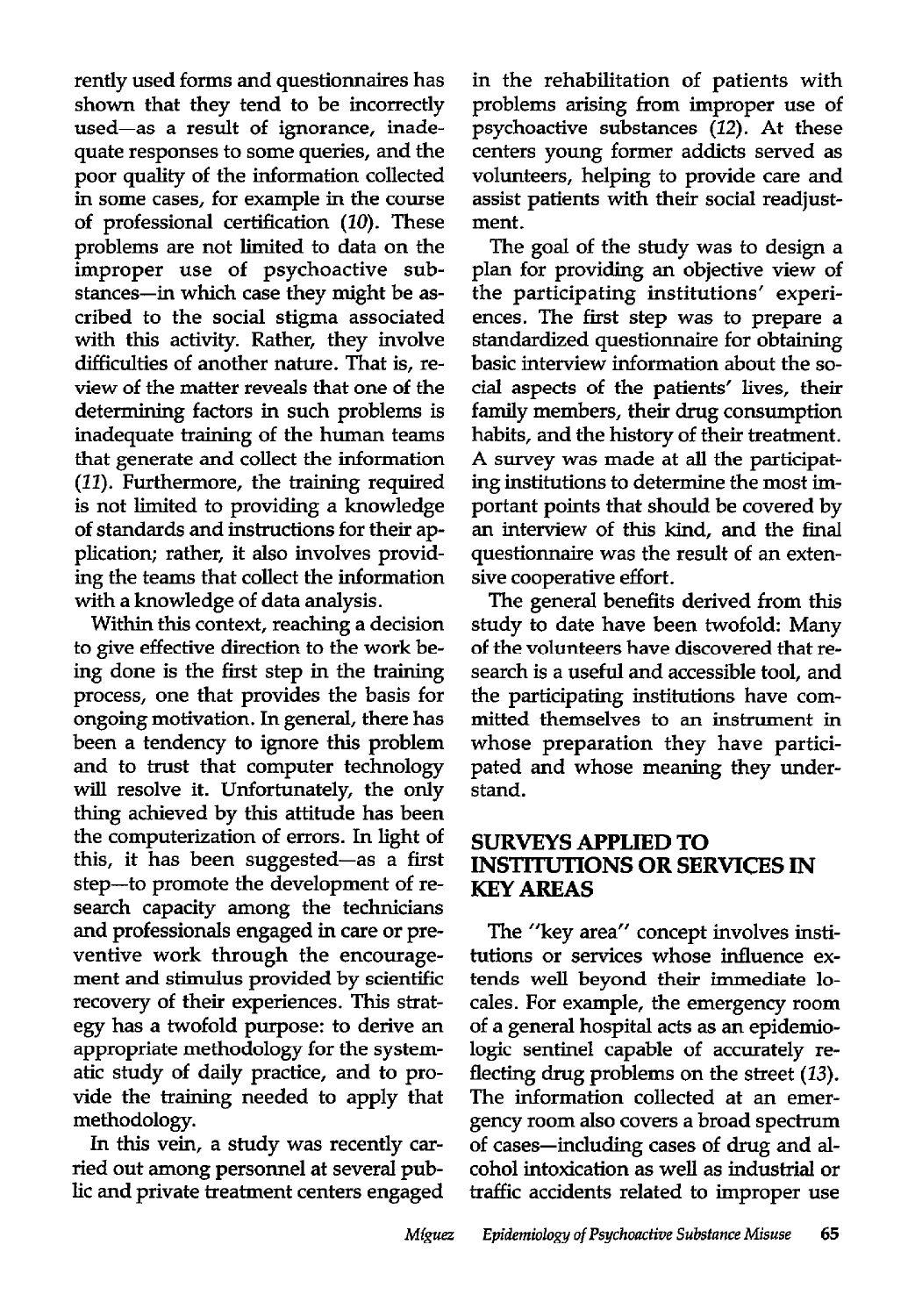of these substances. Furthermore, largely because of the suddenness of these cases, patients who come to the hospital for emergency treatment rarely return for regular consultation.

The information obtained during an emergency consultation in a general hospital can shed light on the magnitude and nature of problems existing in the community and can reassert the need "to develop methods for estimating-at least indirectly-rates of incidence and prevalence" (14) of hospital emergencies deriving from improper use of psychoactive substances.

Not long ago a preliminary study was carried out in Buenos Aires to determine the nature and magnitude of problems associated with psychoactive substance abuse that prompted emergency treatment in general hospitals (15). The method chosen was to survey auxiliary personnel and physicians on duty at the end of each consultation in order to establish the situation involved with respect to improper use of psychoactive substances. This was accomplished through a questionnaire containing 18 queries, 11 addressed to auxiliary personnel and seven to the physician on duty.

This survey, carried out at three hospitals in the Buenos Aires metropolitan area, included the cases seen during all emergency room shifts for a one-week period. In all, 5% of the 1,519 cases covered were found to be associated with abuse of psychoactive substances and were classified into one of three groups, as follows:

- 1. Disorders relating to alcoholic beverages. These accounted for 65% of the positive cases, generally affected males, and commonly involved unskilled or marginal workers.
- 2. Abuse of psychoactive drugs. These cases, accounting for 25% of the to-

tal related to improper use of psychoactive substances, involved essentially two subgroups: women, who were generally experiencing depressive crises or emotional problems; and adolescents seeking pleasant sensations or escape whose emergencies were often brought about by the drug of initiation.

3. Consumption of illegal substances, basically cocaine and marijuana. These cases accounted for 10% of the total. In most instances this consumption was associated with concurrent consumption of alcohol or psychoactive drugs.

## RESEARCH TRAINING, PRIMARY HEALTH CARE, AND WORKER **SURVEYS**

Studies on the improper use of psychoactive substances have tended to focus on marginal settlements, especially when the subjects involved are adults. Therefore, in order to gain a more complete overview of the problem it appears useful to study groups other than the residents of specific neighborhoods and communities. One of the groups best suited to such research is the working population, which to date has not been sufficiently examined.

There is good reason to suppose that the working population is involved with psychoactive substances (16). Among other things, unsystematic observations point to consumption of stimulants, especially amphetamines, by long-distance truck drivers, abuse of alcoholic beverages related to activities that require great physical effort (such as loading or construction), and use of tranquilizers in stressful work situations such as those involving high-voltage electric current. Besides contributing to the overall problem, such specific situations can thus create particular high-risk groups and bring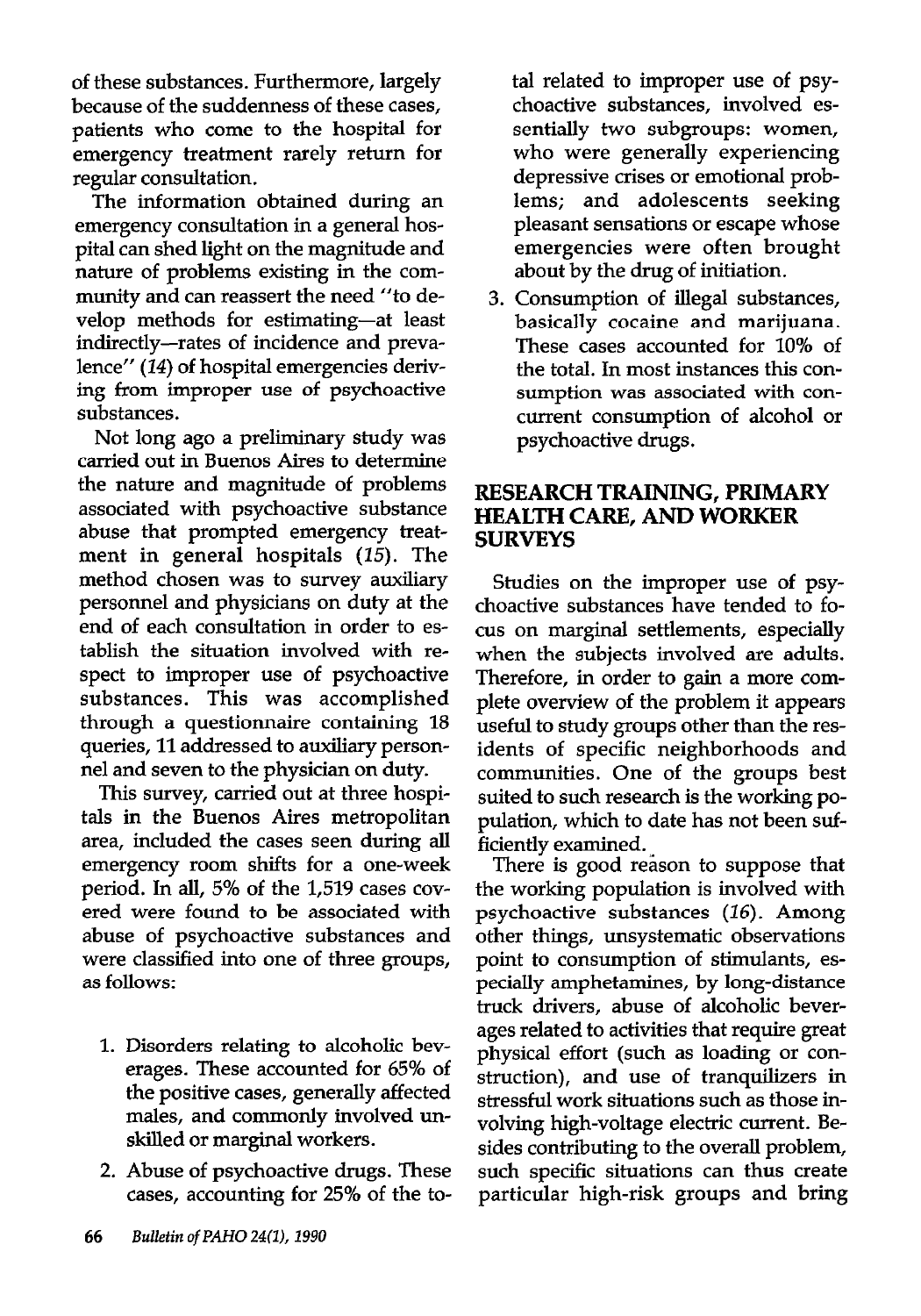about conditions in which improper use of psychoactive substances becomes an established pattern.

Unlike residents of marginal neighborhoods, workers are necessarily involved with an economic structure-including stable social organizations such as unions and trade associations that express and serve their interests. Within the framework of union politics health is a priority topic, and organizations such as health and security commissions have significant experience in the area of prevention. The topic of health has priority in union policies, and organizations such as health and safety commissions have significant experience with preventive measures. All this makes it possible to integrate research and other activities dealing with the improper use of psychoactive substances into programs with appropriate health resources and experience.

Within this context, the primary health care approach can achieve significant results. Indeed, a multilevel prevention and care network focusing on primary care can be developed that is based on research and the training of people who deal with improper use of psychoactive substances.

One reason for this is that primary health care workers share many things with other workers-including culture, customs, standards, and experiences in the workplace, factory, or armed forces. If such workers are adequately trained, they can detect situations and disorders that are related to the improper use of psychoactive substances, place themselves as close as possible to the area where these problems arise, and in this way become the nontraditional resource that is most indicated for carrying out preventive work.

Along these lines, an interesting experiment is being carried out in Argentina that involves training workers to conduct research on mental health and the improper use of psychoactive substances. Various labor organizations, including those related to railroads, ports, energy, and construction, are doing studies in this area.

The railroad project (17), which also deals with other health issues, is among the most advanced. This project grew out of a meeting brought about by workers wanting to know about various health matters relating to working conditions prevailing in their setting. Initially the training was limited to 10 workers, most of whom held electromechanical jobs and belonged to a railroad union local. The state railroad company gave permission for them to be trained at the workplace and on company time.

Over the course of several working sessions the group dealt with topics related to health in general, the environment and working conditions, stress and mental health, and prevention of the improper use of psychoactive substances in the workplace. On this last point members of the group discussed specific circumstances relating to abuse of these substances, which was quite prevalent in their setting. Special attention was given to alcoholic beverages, tranquilizers, and stimulants.

The group also employed the series of manuals produced by PAHO's textbook program2 for mid-level technicians and auxiliaries as the basis for a study on mental health and working conditions. One of the most-used texts in the series was the Manual de psiquiatría para trabajadores de atención primaria (Psychiatry Manual for Primary Care Workers) (18), to which material on the abuse of psychoactive substances was added (19). In addition, the group consulted PAHO/WHO documents (20, 21) on problems involved in work with mercury and electromagnetic

<sup>&</sup>lt;sup>2</sup>Programa Ampliado de Libros de Texto (PALTEX).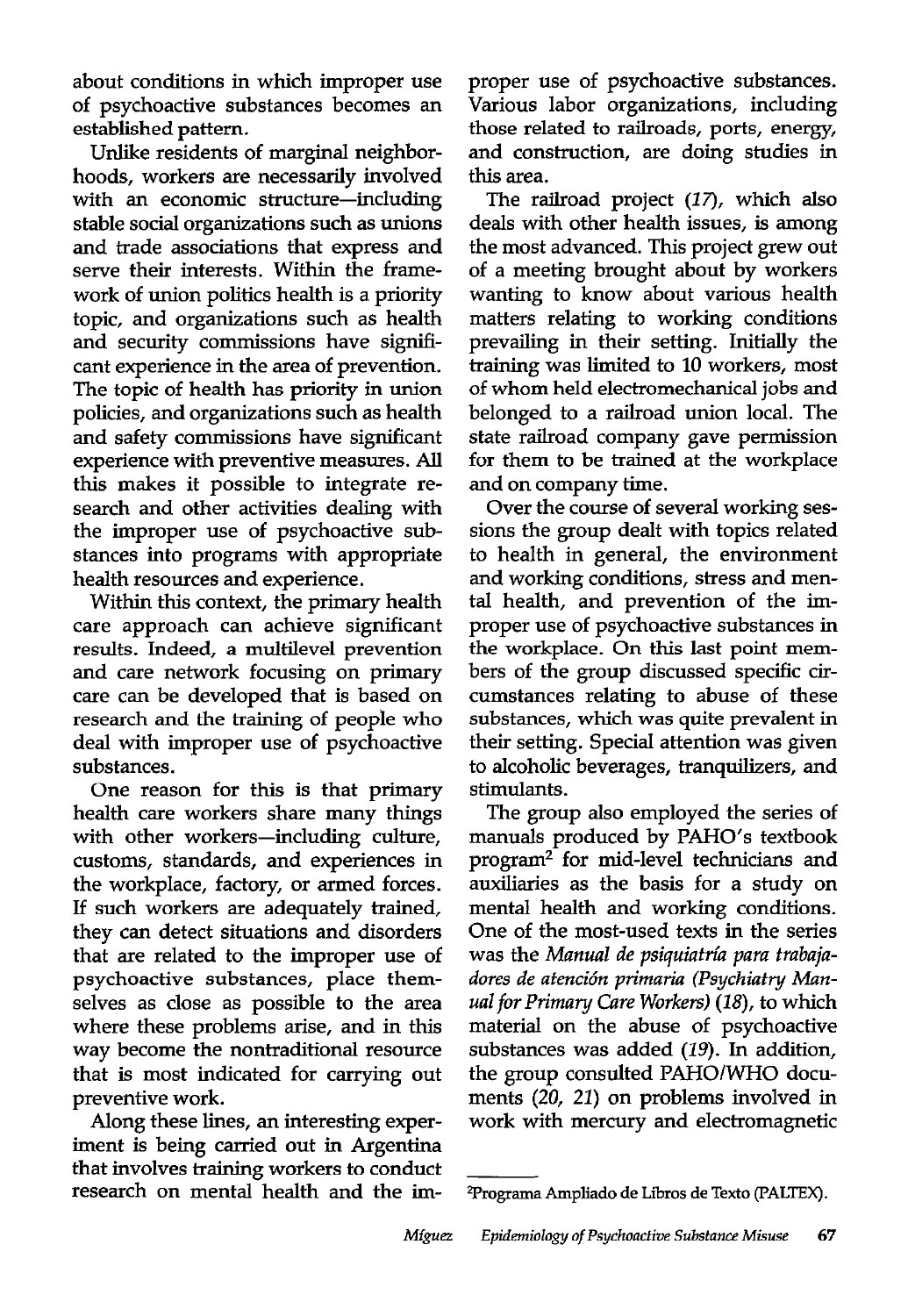fields (matters closely related to conditions encountered by the railroad workers), as well as training texts (22-24) published by the International Labor Organization (ILO).

To gather data, the group used the questionnaire on SRQ symptoms referred to in the aforementioned PAHO manual (18), together with a short list of queries developed for the purpose of estimating tranquilizer and stimulant abuse. The group then assumed the task, on behalf of their coworkers, of applying the questionnaire and seeing that the information collected was processed and reported. During this process, professionals (psychologists and sociologists) provided advisory services and orientation for the group. The questionnaire responses were examined and compared with information from the labor and trade union care service. Overall, the results indicated that 37% of the workers surveyed were at risk of suffering disorders associated with improper use of psychoactive substances, 11% due to abuse of tranquilizers and 26% due to abuse of alcoholic beverages.

For purposes of the project, alcohol abuse was defined as consumption of over one liter of wine a day or its equivalent, or use of alcohol to relieve unpleasant sensations produced by great physical or mental stress at work. Improper use of tranquilizers was defined as any consumption other than consumption covered by medical prescription in which the drug was used as a palliative for adjustment problems brought on by demands of the environment.

In general the findings showed abuse of alcoholic beverages to be associated with great physical effort, such as that exerted by members of work teams repairing railways or by unskilled workers in repair shops. In contrast, abuse of tranquilizers predominated among those performing work involving a great deal of mental stress-such as handling highvoltage railroad lines or railroad switching systems.

Both types of abuse were analyzed on the basis of corresponding SRQ scores and their distribution according to occupation. The group conducting the survey then reported the data and results of the analysis in a brochure containing a simple text and graphs. This brochure, which was distributed in the same workplaces that had been surveyed, was used as a manual to promote education and preventive action. It also provided a basis for meetings held to discuss the issues involved and to raise levels of consciousness about problems generated by the improper use of psychoactive substances.

#### CONCLUDING REMARKS

The work described here pointed up the importance of two facts. First, it is important to develop new avenues for nontraditional research in this field, especially in Latin America, so as to effectively increase epidemiologic knowledge through rational use of the inadequate resources dedicated to research. And second, linking research with preventive action by training groups working in the field to study existing circumstances offers the prospect of encouraging preventive plans realistically oriented to the needs of the situation at hand.

# REFERENCES

- 1. World Health Organization. International Classification of Diseases, ninth revision (1975). Vol. 1, categories 303, 304, and 305. Geneva, 1977.
- 2. Caplan, G. Principles of Preventive Psychiufry. Basic Books, New York, 1964.
- 3. Organización de Estados Americanos, Programa Regional de Desarrollo Edu-